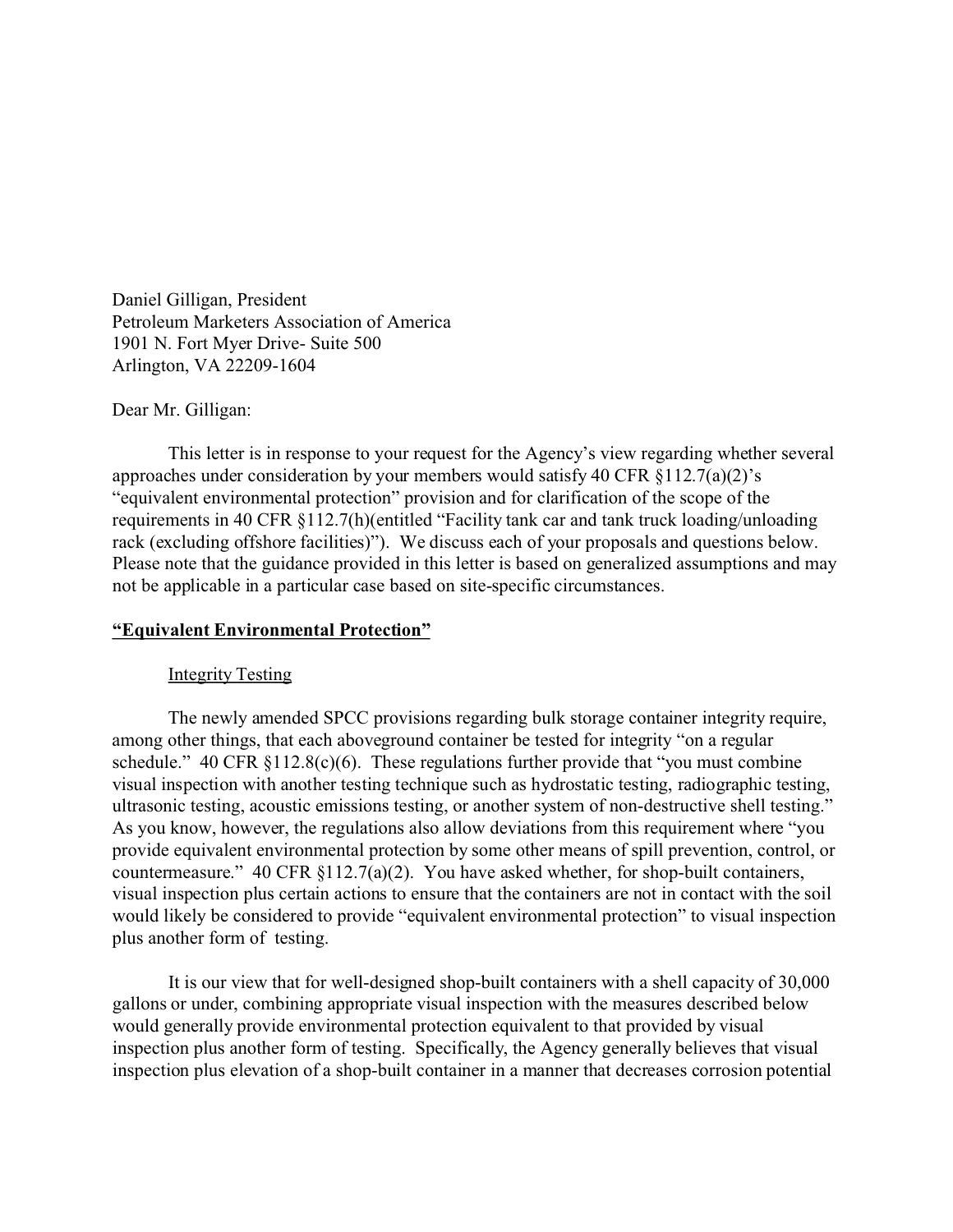(as compared to a container in contact with soil)<sup>1</sup> and makes all sides of the container, including the bottom, visible during inspection (e.g., where the containers are mounted on structural supports, saddles, or some forms of grillage) would be considered "equivalent." In a similar vein, we'd also generally believe an approach that combines visual inspection with placement of a barrier between the container and the ground, designed and operated in a way that ensures that any leaks are immediately detected, to be considered "equivalent." For example, we believe it would generally provide equivalent environmental protection to place a shop-built container on an adequately designed, maintained, and inspected synthetic liner.<sup>2</sup> We believe these approaches would generally provide equivalent environmental protection when used for shop-built containers (which generally have a lower failure potential than field-erected containers), because these approaches generally reduce corrosion potential and ensure detection of any container failure before it becomes significant.

In determining the appropriate SPCC plan requirements for visual inspection of containers managed as described above, we suggest that the professional engineer (PE) begin by consulting appropriate industry standards, such as those listed in Steel Tank Institute Standard SP001 and American Petroleum Institute Standard 653.<sup>3</sup> Similarly, in assessing whether a shopbuilt container is well designed, the PE may wish to consult industry standards such as Underwriters Laboratory 142 or American Petroleum Institute Standard 650, Appendix J. Where a facility is considering the use of the above approaches for containers that are currently resting on the ground, or have otherwise been managed in a way that presents risks for corrosion or are showing signs of corrosion, we recommend the facility first evaluate the condition of the

<sup>2</sup>Note, however, that a facility may not rely solely on measures that are required by other sections of the rule (e.g., secondary containment) to provide "equivalent environmental protection." Otherwise, the deviation provision would allow for approaches that provide a lesser degree of protection overall.

<sup>3</sup>Note that the Agency intends in the near future to develop guidance on appropriate visual inspection of shop-built containers. In that guidance, we intend to address issues such as inspection frequency, scope (e.g., internal and /or external), training and/or qualifications of persons conducting the inspections, and other measures that may be appropriate at a given site (e.g., measures to detect the presence of water in a container). We expect to use the referenced industry standards in developing such guidance.

It is also important to note, however, that depending on site circumstances, the appropriate requirements for visual inspection may exceed those normally conducted in accordance with recognized industry standards.

<sup>&</sup>lt;sup>1</sup>Additionally, we recommend that special attention be paid to the characteristics of the material used for the support structure to ensure that they do not actually accelerate corrosion.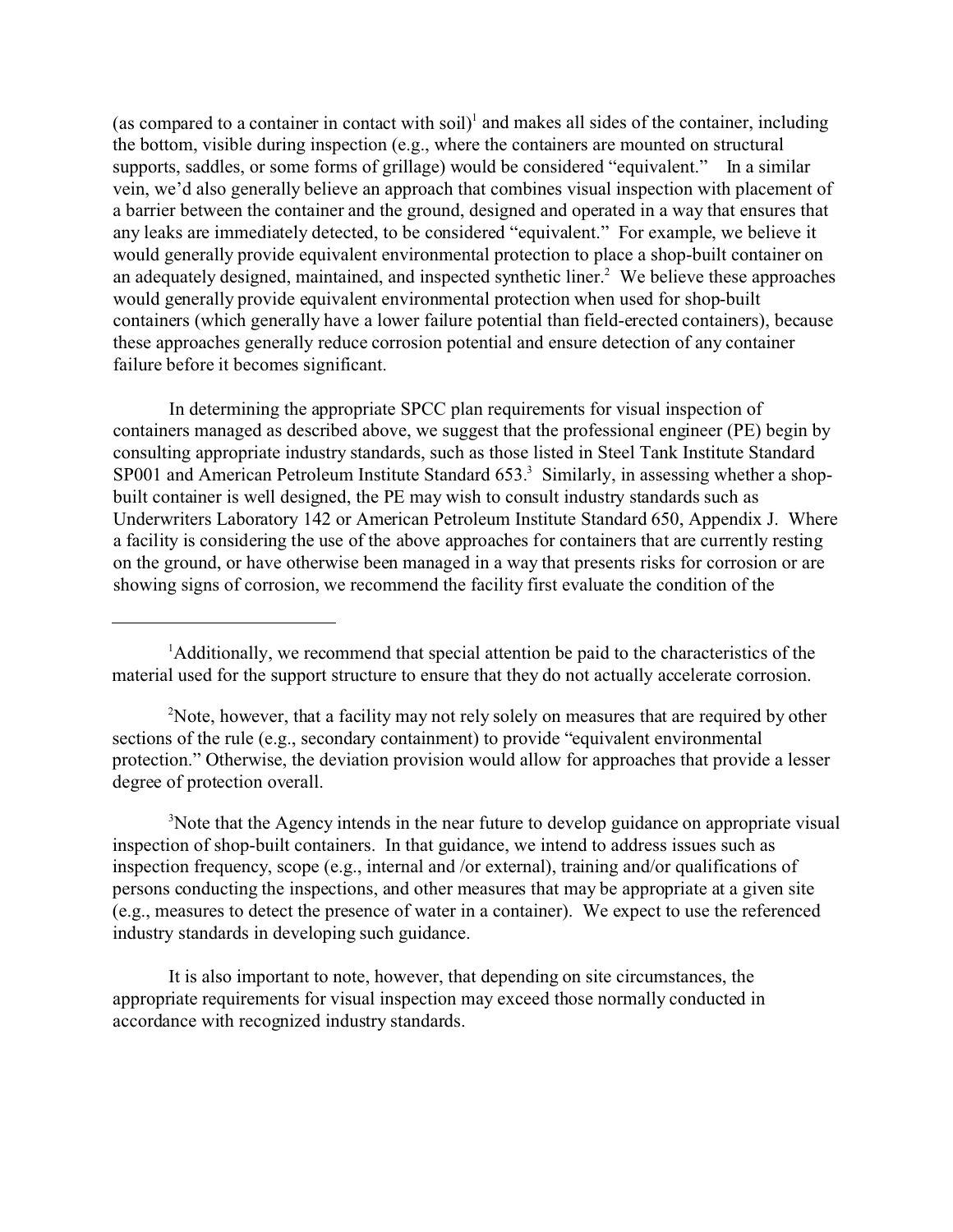container in accordance with good engineering practices, including seeking expert advice, where appropriate.

# **Security**

The SPCC regulations state that you must "fully fence each facility handling, processing, or storing oil, and lock and/or guard entrance gates when the facility is not in production or is unattended." 40 CFR  $\S 112.7(g)(1)$ . You have asked whether two specific sets of circumstances would likely be determined to provide "equivalent environmental protection" to this requirement. The first is where the area of the facility directly involved in the handling, processing and storage of oil is adequately fenced. The second is where the facility is equipped with a "pump house" or "pump shack," which contains, among other appropriate things, a master disconnect switch from which all power to pumps and containers is cut off when the facility is unattended**.** 

With respect to your first scenario, it is our view that, as a general matter, adequately fencing all discrete areas directly involved in the handling, processing and storage of oil would provide equivalent environmental protection to fencing the entire footprint of the facility, since it is potential for harm to this equipment that poses the risk addressed by the fencing requirement.

With respect to the second scenario, the approach you suggest would appear to generally provide environmental protection equivalent to fencing for risks associated with the potential for unauthorized access to pumping equipment. In other words, cutting off power in the manner you suggest would likely provide the added layer of protection offered by a fence should the other security measures offered by the rule, in this case 40 CFR  $\S 112.7(g)(3)$ 's requirements for securing pumps, fail. However, because cutting off power as suggested does not address risks to containers, piping and appurtenances not associated with the pumps at the facility, it does not appear to provide protection equivalent to fencing as it relates to risks to such equipment.

# Conclusion

Please note that determinations of "equivalent environmental protection" must be implemented and documented in accordance with 40 CFR §112.7(a)(2). In addition, please be aware that the conclusions drawn in this letter are only for the purposes of meeting the "environmental equivalence" standard in the SPCC regulation. PE's might nevertheless decide to recommend non-destructive shell testing and fencing of the entire footprint of the facility for reasons other than compliance with the SPCC rule (e.g., to protect an owner's investment in equipment or to meet other local, state or federal requirements).